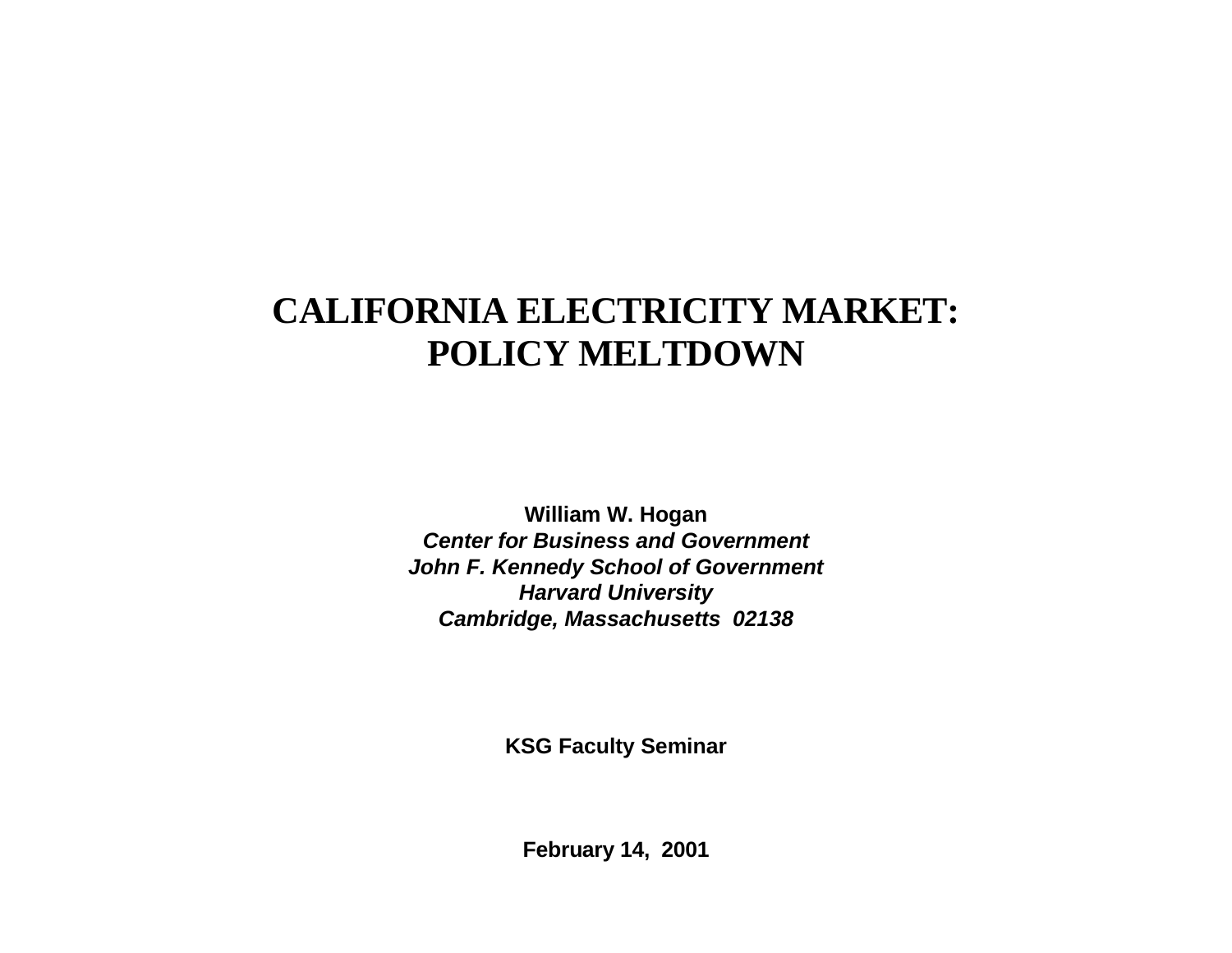**The crisis in California has become the cloud on everyone's horizon. The problems are serious and surprising. The precedents will affect the speed and content of electricity restructuring developments everywhere.**

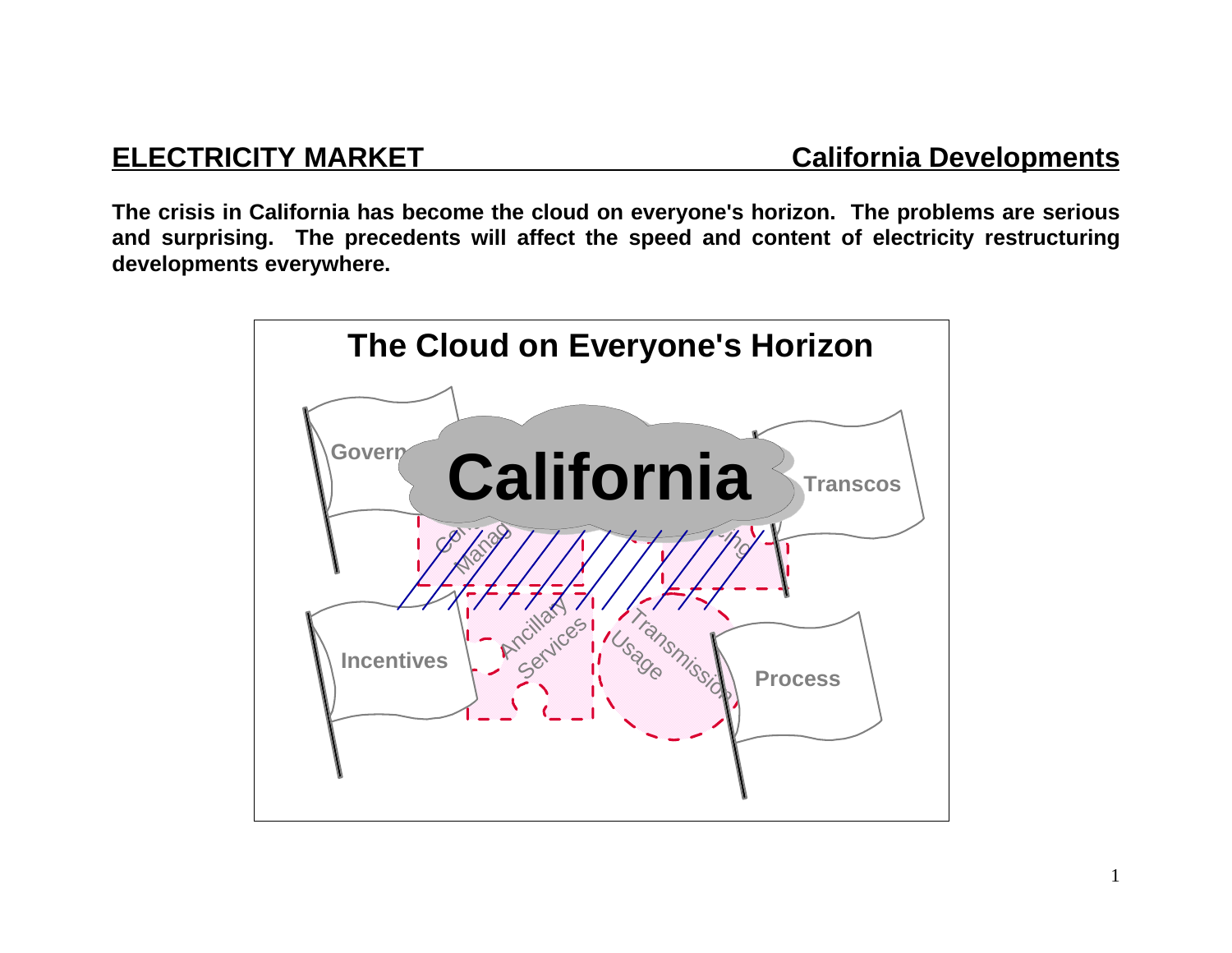**The California crisis erupted in the Summer of 2000. Bad policy combined with bad luck to create an unexpected and unprecedented price explosion.**

- • **Bad Policy:** Divestiture of thermal generation without vesting contracts left utilities on spot market.
- • Rate caps for load at \$65 per MWh eliminated demand response.
- • Separation of ISO and PX and the myriad associated market design flaws that followed.
- • **Bad Luck:** Low water year and unexpected growth in demand throughout the western system.
- • Binding environmental constraints and eventually a shortage of gas.
- • **Bad News**: In the Spring of 2000, forward prices were under \$80, and viewed as too high.
- $\bullet$ From June through November of 2000 prices in the Western Hubs were \$100-\$800 .
- •Panic ensued. Villains were sought. Bankruptcy loomed.
- •Restructuring will slow, or stop, or maybe even reverse.



## **ELECTRICITY MARKET California Developments**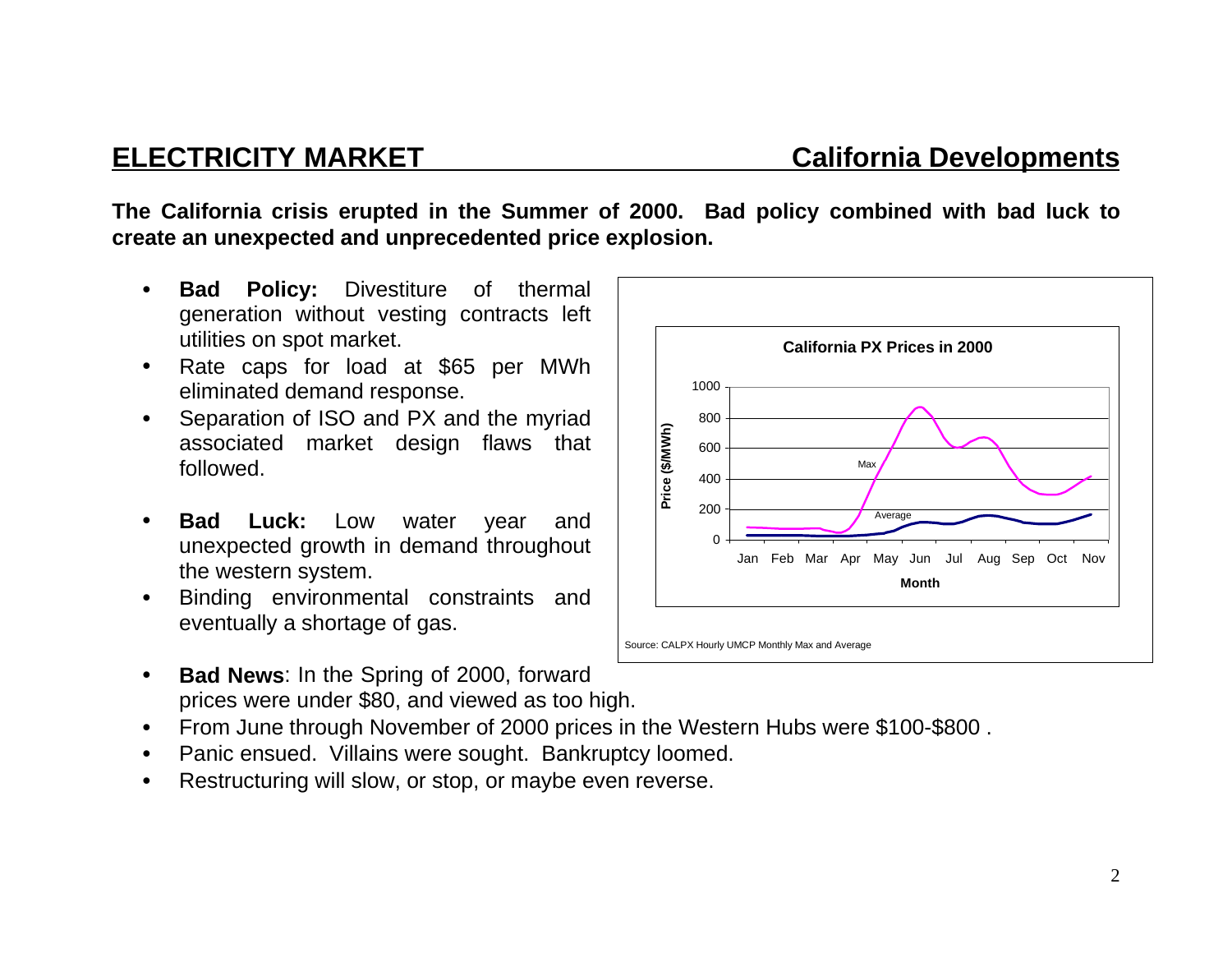## **That the California crisis is man made makes it no less serious.**

- $\bullet$ California electric power bills: 1999 \$7.5 B; 2000 \$28 B; 2001 \$80(?) B.
- $\bullet$ Two major utilities, PG&E and SCE, accumulate \$12 B in losses and stop paying their bills.
- $\bullet$ Federal Government points to Sacramento as the responsible party.
- $\bullet$ U.S. Department of Energy issues emergency orders to sell to California.
- $\bullet$ Governor and others condemn criminal profiteers from outside the state.
- $\bullet$ Governor draws line in sand, promising not to raise retail prices.
- •Wholesale prices increase further from fear of default under bankruptcy.
- •Company credit ratings drop to junk bond status.
- •Intel announces intent to stop building in California.
- •California DWR burns through \$400 million in state general funds in two weeks.
- •State experiences stage 3 emergencies and rolling blackouts.
- $\bullet$ Problem spreads to danger of curtailment of natural gas supplies.
- $\bullet$ Wholesale price increases and shortages a problem throughout the western system.
- •Water reserves drawn down and retail prices up in many western states.
- $\bullet$ California Power Exchange goes out of business.
- •California legislates panic takeover of electricity industry.
- •**…**

"…California seems to be living in some surreal version of 'The Wizard of Oz,' trapped among the brainless, the heartless and the gutless." (Peter Schrag, editorial, Sacramento Bee, Feb. 7, 2001)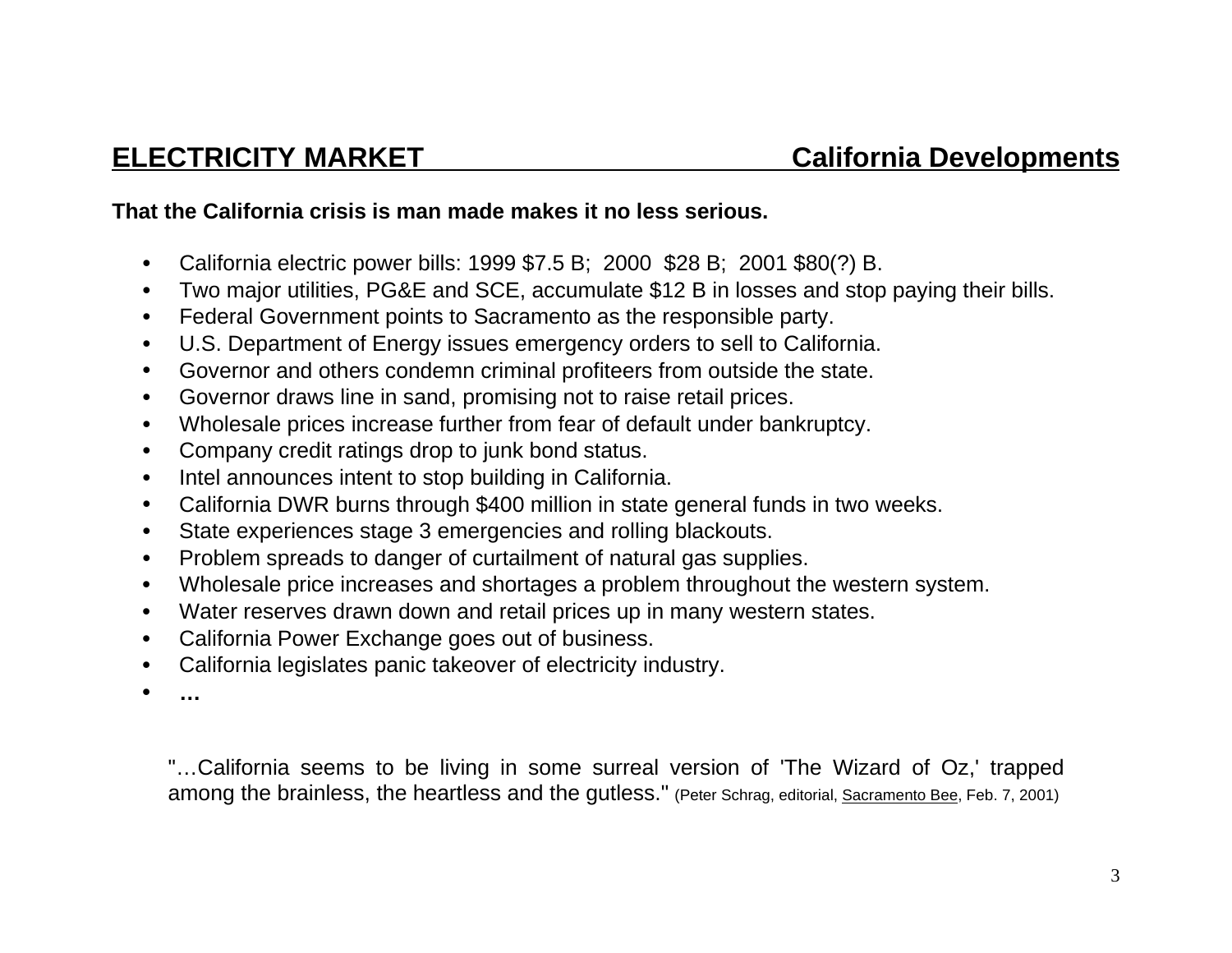**The California meltdown has been expected, but not expected to be as bad as it has been.**

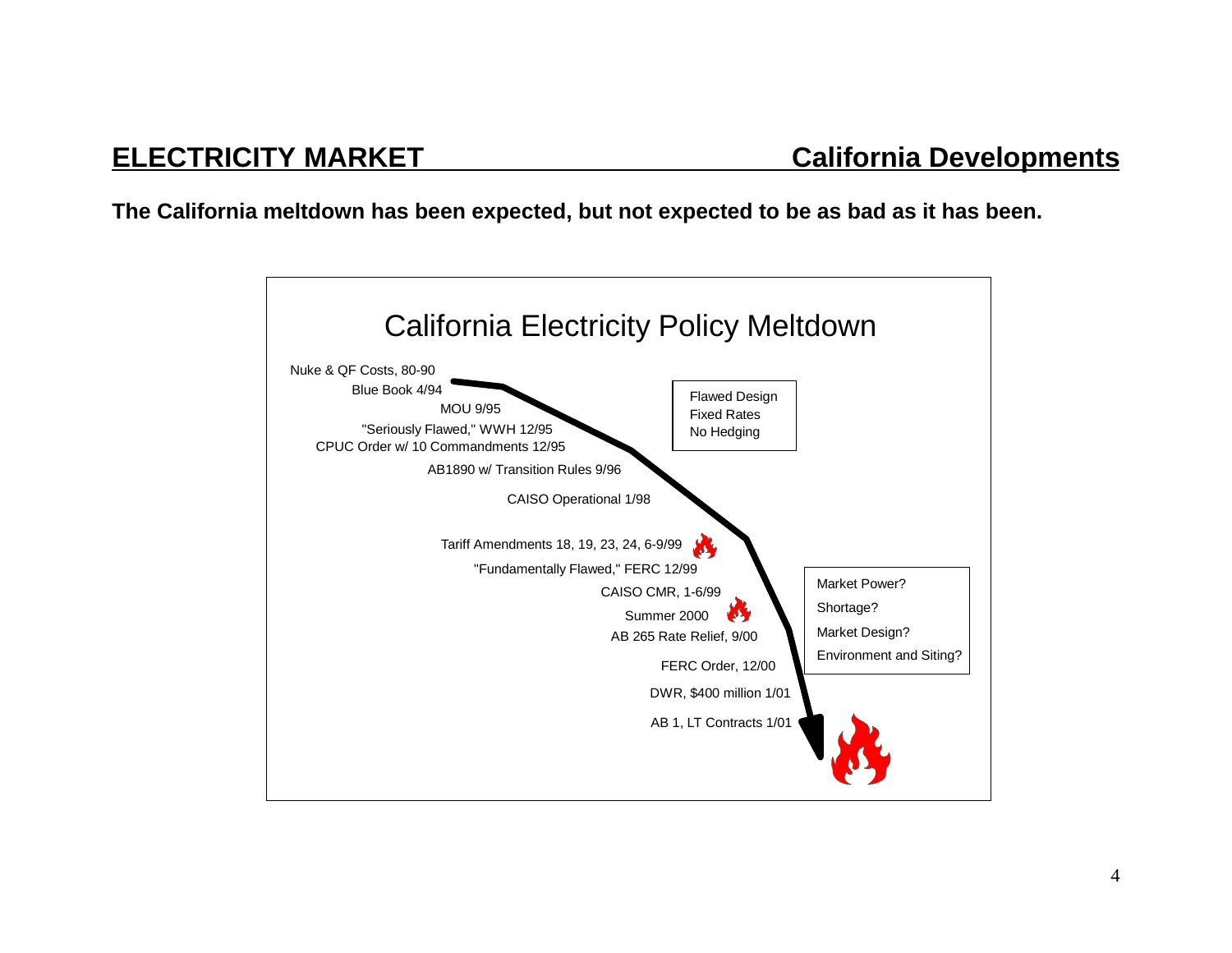**The PJM ( and NY, soon NE) success stands in sharp contrast to the California meltdown.**

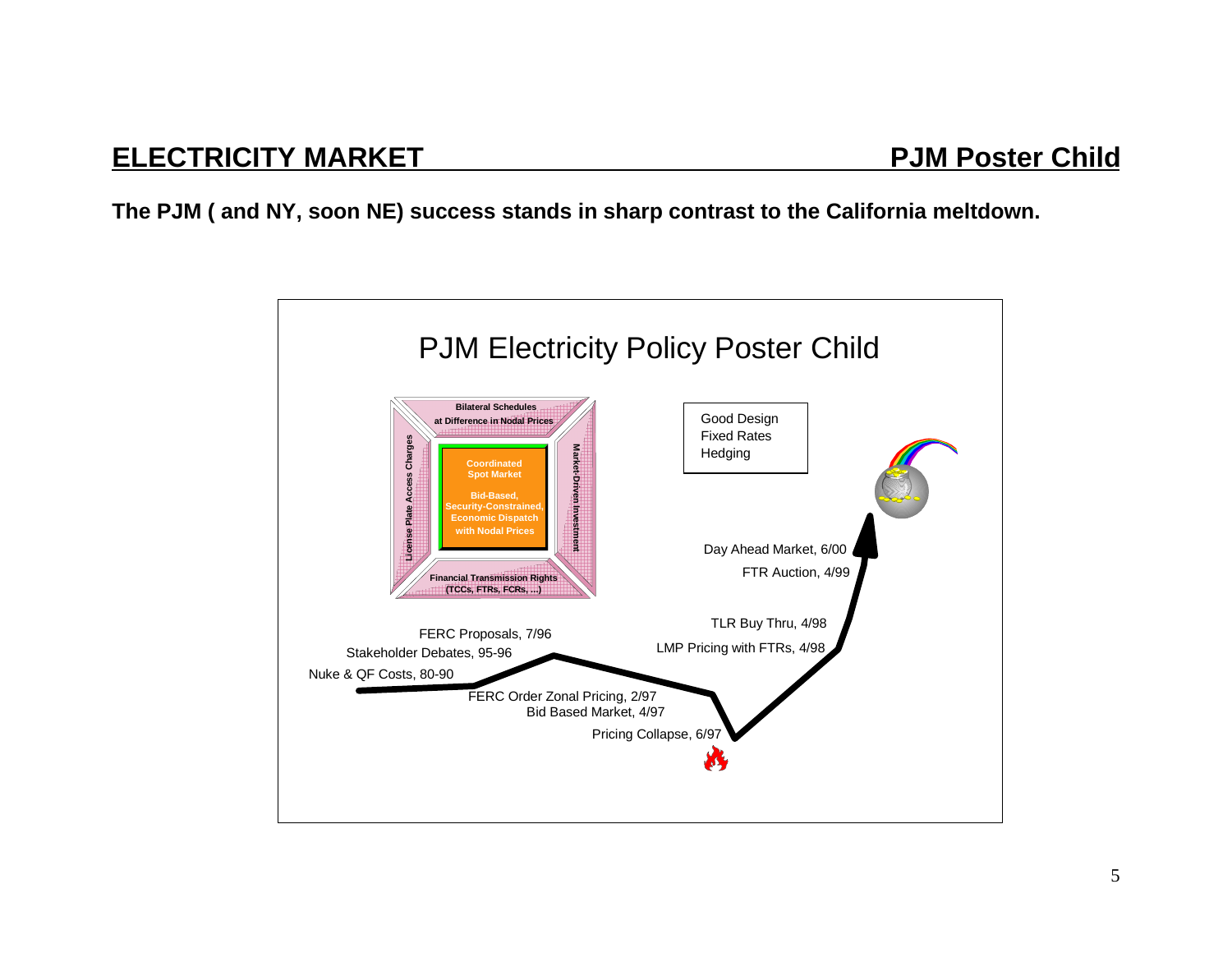## **The immediate California emergency needs to be addressed, and then we can turn attention to the fundamental problems in the development of electricity restructuring.**

Ad Hoc "Manifesto," from Solow , McFadden, et al. , January 26, 2001:

## $\bullet$ **Pay your bills.**

This is fundamental. Electricity is not yet a cash-and-carry market.

## •**Raise retail prices.**

Without raising retail prices, there is not enough money to pay the bills. And the incentives to reduce demand are crucial in resolving the short run problem.

## $\bullet$ **Look to the long run.**

The summer of 2001 is not far away. The fundamentals of electricity restructuring need urgent attention in California and elsewhere.

"Didn't make a dent."(anonymous California legislator)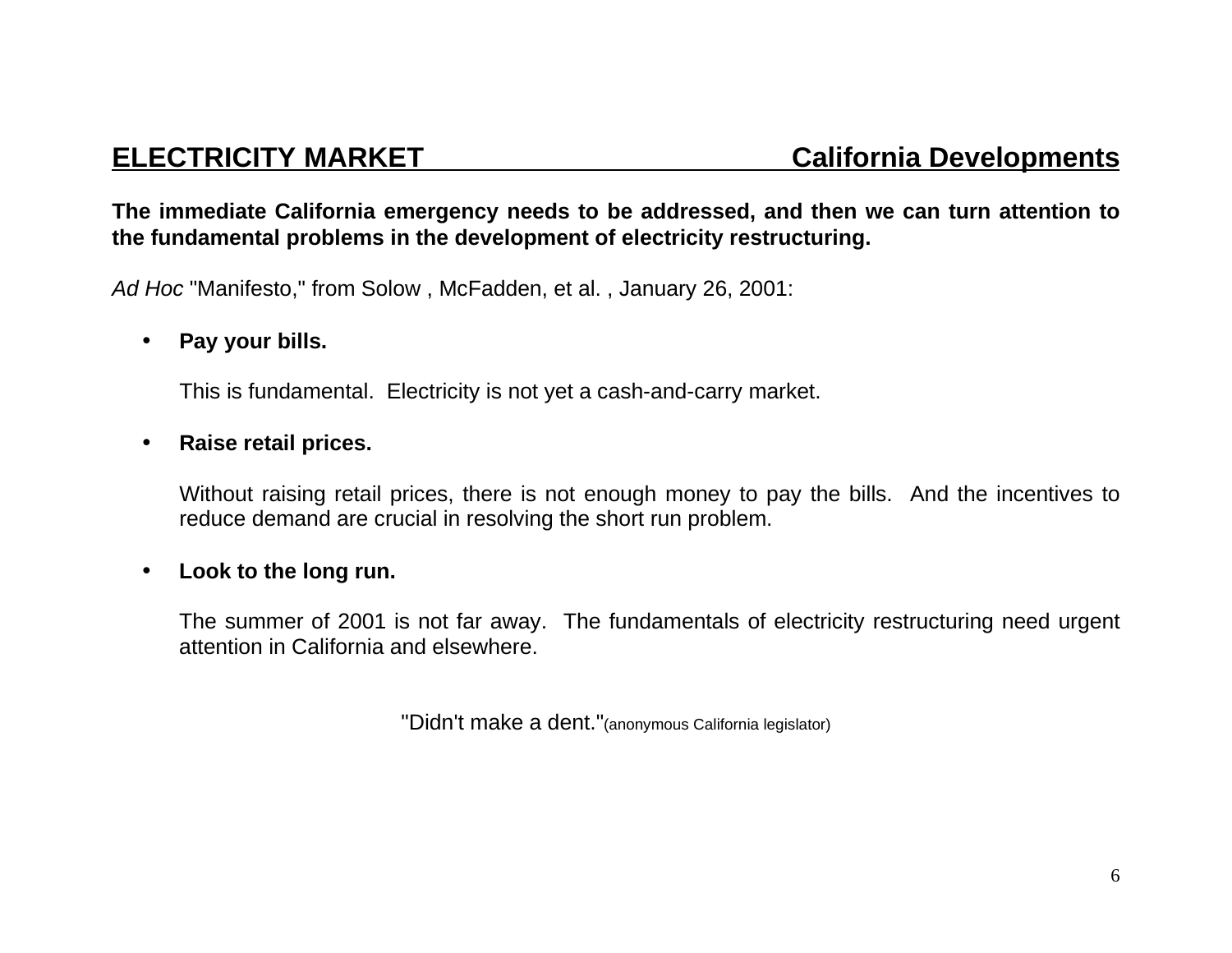## **The FERC proposals are too little and it is too late for such spare direction.<sup>1</sup>**

The initial actions include:

- $\bullet$  the elimination of the requirement that the three investor-owned utilities (IOUs) ... must sell into and buy from the PX;
- $\bullet$  the addition of a penalty charge for deviations in scheduling in excess of five percent of an entity's hourly load requirements and the disbursement of penalty revenues to the loads that scheduled accurately;
- $\bullet$ the establishment of independent, non-stakeholder Governing Boards for the PX and the ISO;
- $\bullet$ the establishment of generation interconnection procedures; and
- $\bullet$ a new form of "soft" price cap at \$150.

Further, the Commission identified a number of structural reforms that must be addressed, including:

- •the submission of a congestion management redesign proposal;
- •possible changes to the auction mechanisms;
- $\bullet$ improved market monitoring and market mitigation strategies;
- $\bullet$ demand response programs by the ISO and Scheduling Coordinators;
- $\bullet$ elimination of the requirement for balanced schedules; and
- $\bullet$ new approach to reserve requirements.

<sup>1</sup> Federal Energy Regulatory Commission, "Order Proposing Remedies for California Wholesale Electric Markets," Docket No. EL00-95-000, Washington, DC, November 1, 2000, p. 5.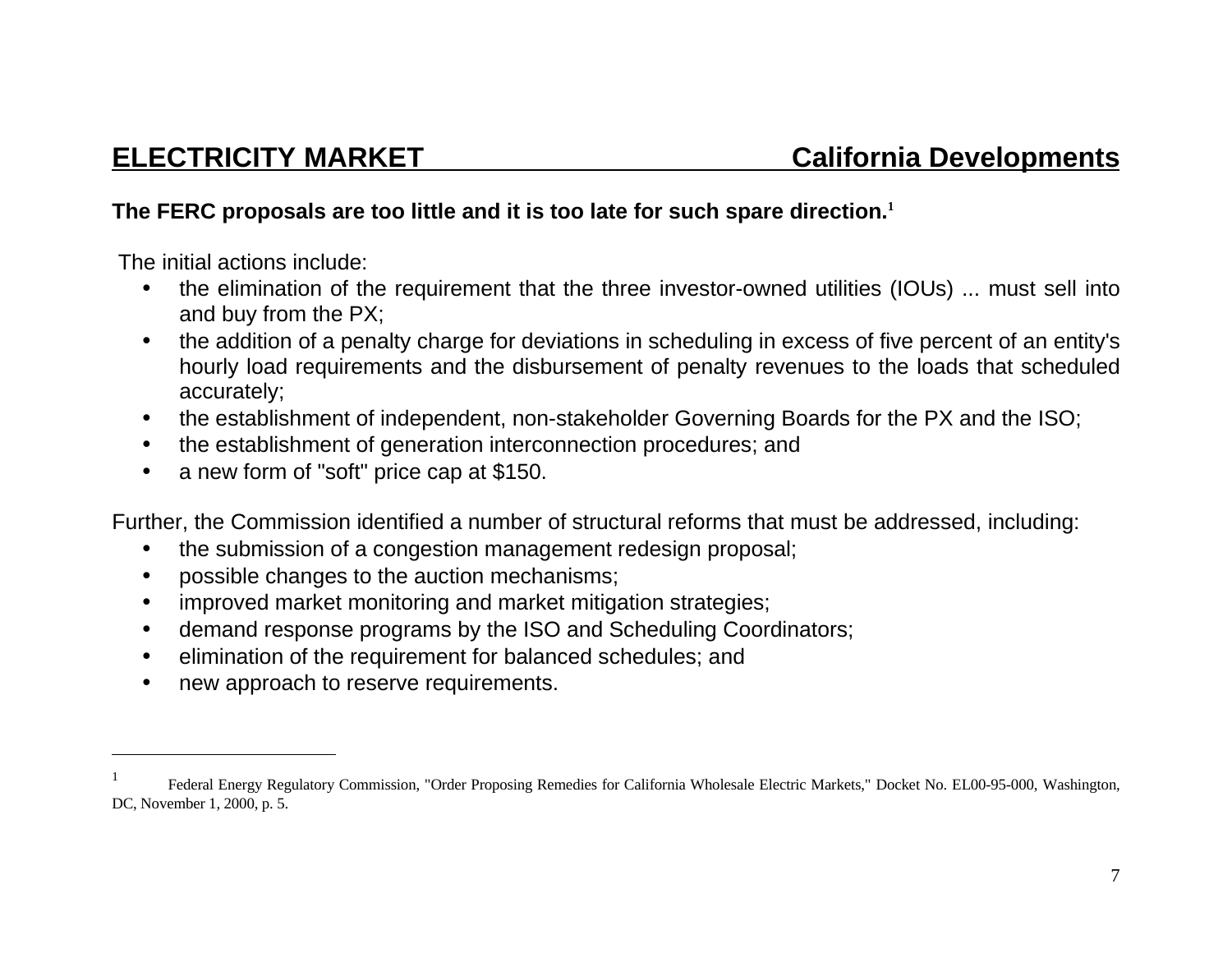**The FERC needs to take a proactive role if anything is going to be accomplished in electricity restructuring. Consider the comments from the Federal Trade Commission staff:**

"In our view, the ISO/RTO reformation process in California and elsewhere is sufficiently advanced to benefit from more positive guidance from FERC in the form of benchmark examples of successful RTO design elements. For instance, in our August 1999 comment in FERC's RTO rulemaking proceeding, we identified locational marginal pricing (LMP) as a potential benchmark for how to price transmission congestion effectively. ...

Providing positive benchmark examples also may avoid diversion of public attention to proposals that are highly unlikely to facilitate effective competition. By putting forward benchmark examples, FERC would encourage proposals in California that start from an acceptable base, not from the lowest common denominator among stakeholders."<sup>2</sup>

[**understate**, v.t. and v.i.; understated, pt., pp.; understating, ppr. to make a weaker statement (of) than is warranted by truth, accuracy, or importance; to state (something) too weakly or moderately.]

 <sup>2</sup> Federal Trade Commission, "Comment of the Staff of the Bureau of Economics and of Policy Planning of the Federal Trade Commission," FERC, Docket nos. EL00-95-000, Washington DC, November 22, 2000, pp. 7-8.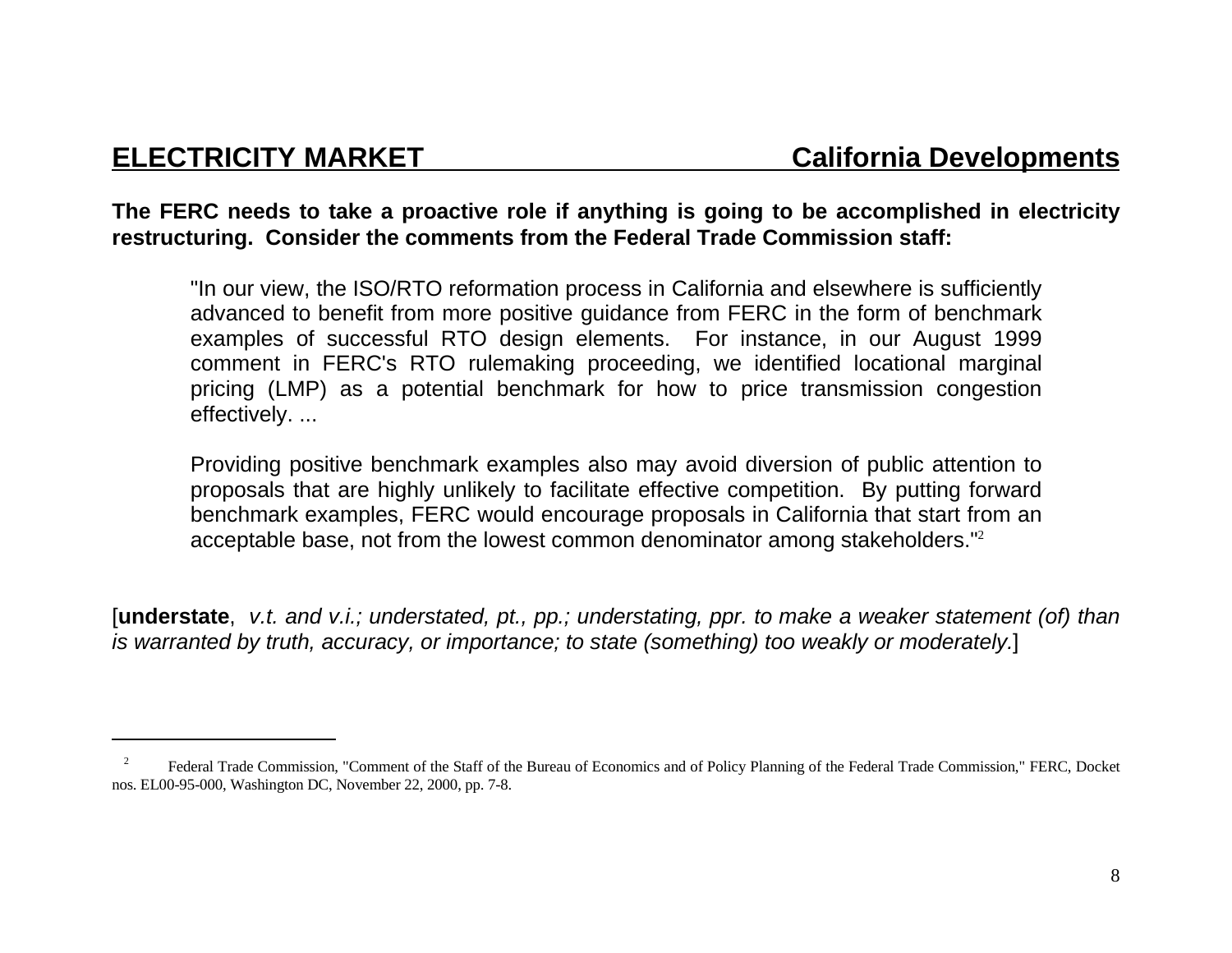**ELECTRICITY MARKET California Developments** 

**The list of necessary reforms for the California market is long, and the difficulty of identifying and fixing all of the problems has been exacerbated by repeated ad hoc reforms that have dismissed theoretically sound and proven design principles. These principles include:**<sup>3</sup>

- • The ISO must operate, and provide open access to, short-run markets to maintain short-run reliability and to provide a foundation for a workable market.
- $\bullet$  An ISO should be allowed to operate integrated short-run forward markets for energy and transmission.
- $\bullet$  An ISO should use locational marginal pricing to price and settle all purchases and sales of energy in its forward and real-time markets and to define comparable congestion (transmission usage) charges for bilateral transactions between locations.
- • An ISO should offer tradable point-to-point financial transmission rights that allow market participants to hedge the locational differences in energy prices.
- •An ISO should simultaneously optimize its ancillary service markets and energy markets.
- • The ISO should collaborate in rapidly expanding the capability to include demand side response for energy and ancillary services.

 <sup>3</sup> John D. Chandley, Scott M. Harvey, William W. Hogan, "Electricity Market Reform in California," Comments in FERC Docket EL00-95-000, Center for Business and Government, Harvard University, November 22, 2000. pp. 15-25.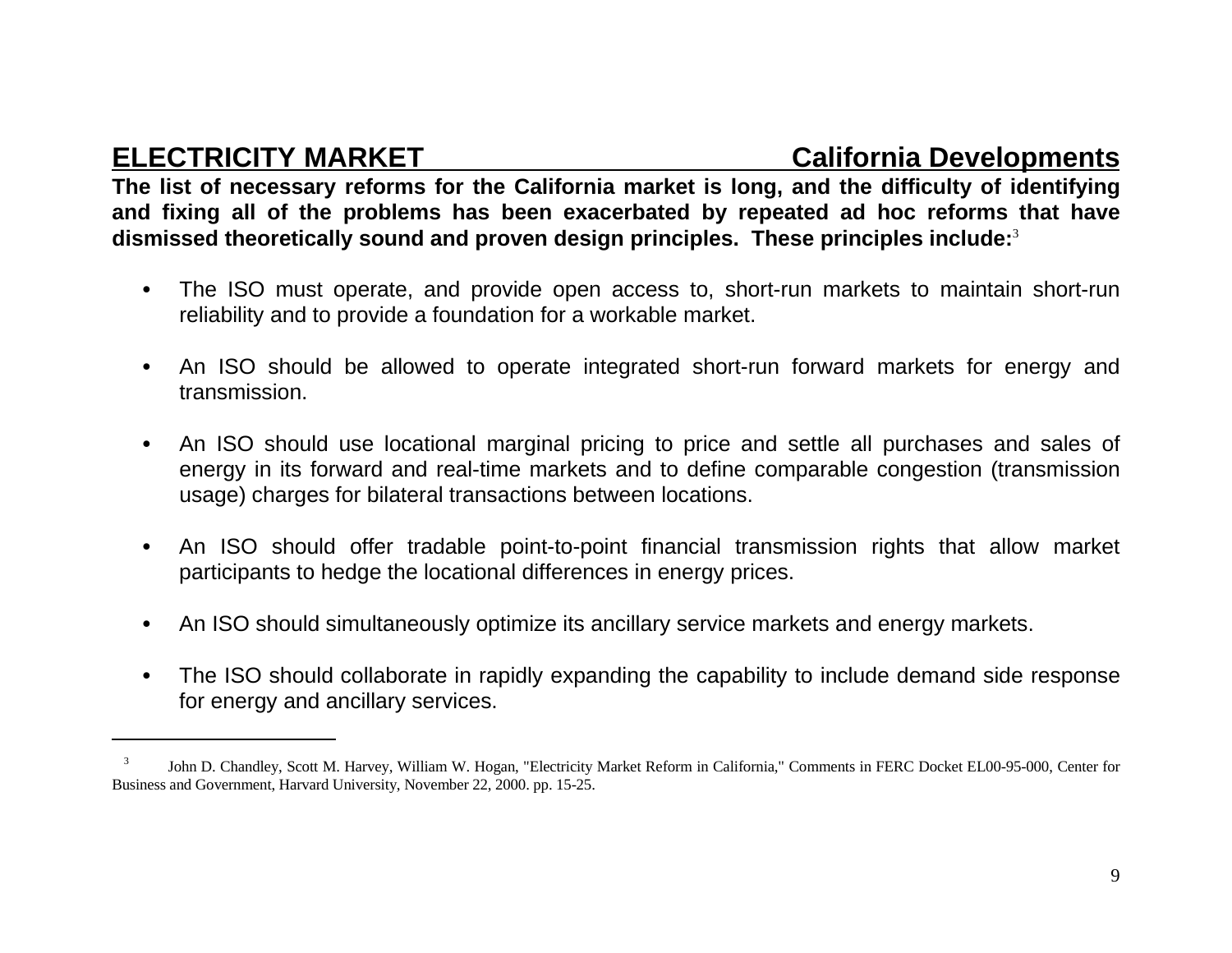**National progress in implementing the advance of regional transmission organizations under the Millennium Order (Order 2000) hangs in the balance. Time is running out.**